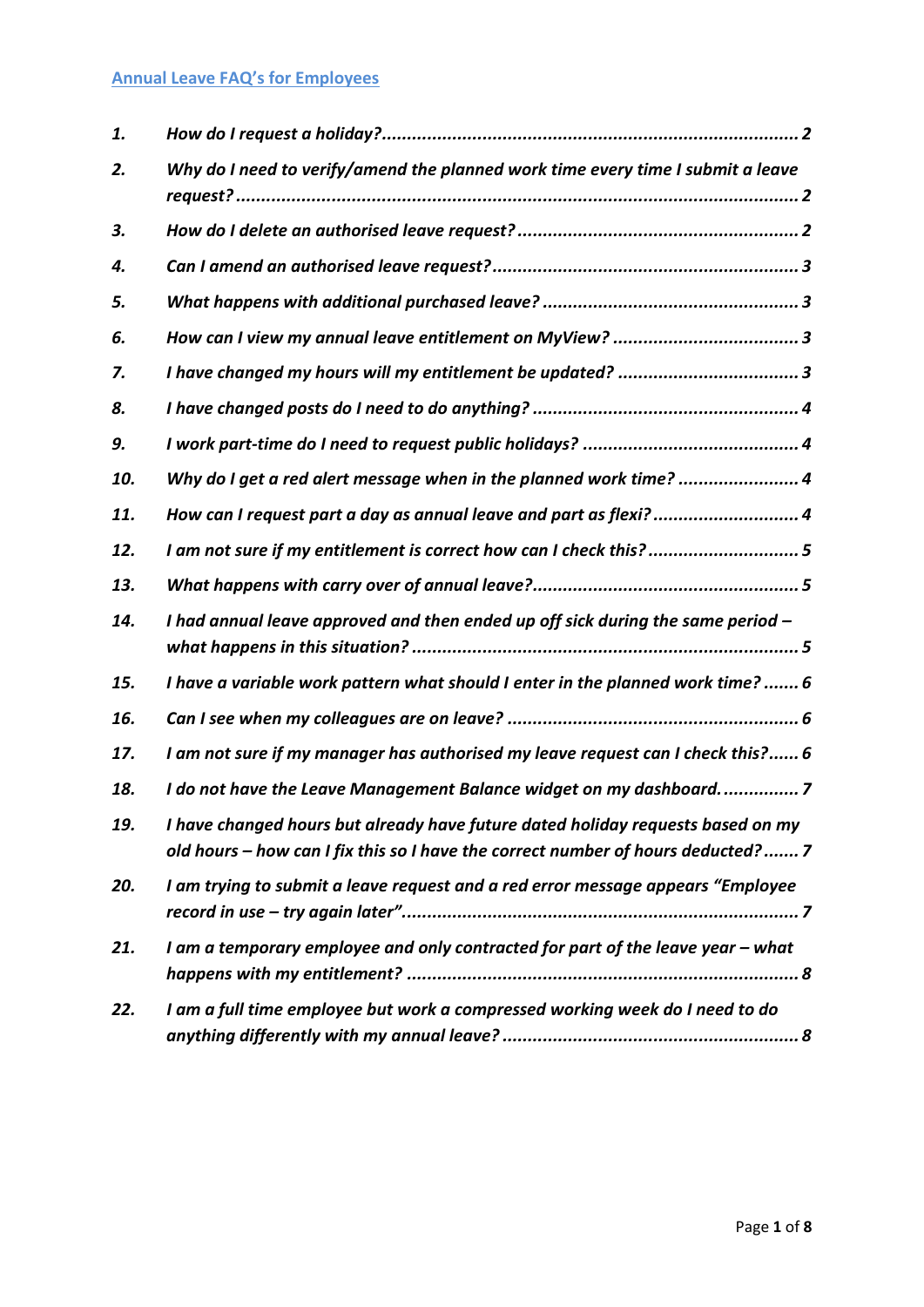### <span id="page-1-0"></span>**1. How do I request a holiday?**

- All annual leave requests for employees who use the MyView system must be submitted using MyView which will then go to the line manager for authorisation.
- Term-time employees and employees who **do not** have a Falkirk Council email address will not use MyView for annual leave at present and should continue to use the current leave card method for requests as appropriate.
- To submit a request for a holiday log into MyView Dashboard
	- o Select **My Holidays/Absence**
	- o Select **Request Annual Leave**
	- o The events calendar will appear
	- o Select the **Request New** option found next to the Annual leave type
	- o The **Create Annual Leave Entry** will open and the details of the request can be entered. Detailed information on this can be found in the employee guidance document.
	- o Leave requests can also be submitted directly from the **Leave Management Balance** widget on the dashboard.
	- o To do this click on the purple **Request** button which appears in the Leave Management Balance widget
	- o The Create Annual Leave Entry screen will open and the request can be completed accordingly.

## <span id="page-1-1"></span>**2. Why do I need to verify/amend the planned work time every time I submit a leave request?**

- Falkirk Council does not hold detailed work pattern information for employees. This means there is no way for MyView to know how many hours an employee would be due to work on a specific day. For example a full-time 37 hour employee would work 7 hours 24 minutes each day for 5 days but a part-time 20 hour employee may work 5 hours each day for 4 days.
- As the annual leave entitlement is in hours the planned work time is essential to ensure the correct number of hours is recorded against each annual leave request.
- If the planned work time is not correct, the incorrect number of hours could be deducted from the employees' entitlement so it is essential that this is verified and amended as appropriate for each leave request.

#### <span id="page-1-2"></span>**3. How do I delete an authorised leave request?**

- To delete an authorised request for a holiday log into MyView Dashboard
	- o Select **My Holidays/Absence**
	- o Select **Request Annual Leave**
	- o The events calendar will appear
	- o Select **Open ANNUAL History** found next to the Annual leave type
	- o Scroll down to the bottom of the screen and a full list will appear of all authorised annual leave requests
	- o Find the appropriate request and click on the purple **Delete** button found at the right hand side of the screen
	- o The **Delete Annual Leave Entry screen** will open. The planned work time should be checked and then click on **Submit**
	- o This will go to the manager to authorise the deletion of the holiday
	- $\circ$  When the deletion has been authorised the employees entitlement balance will automatically increase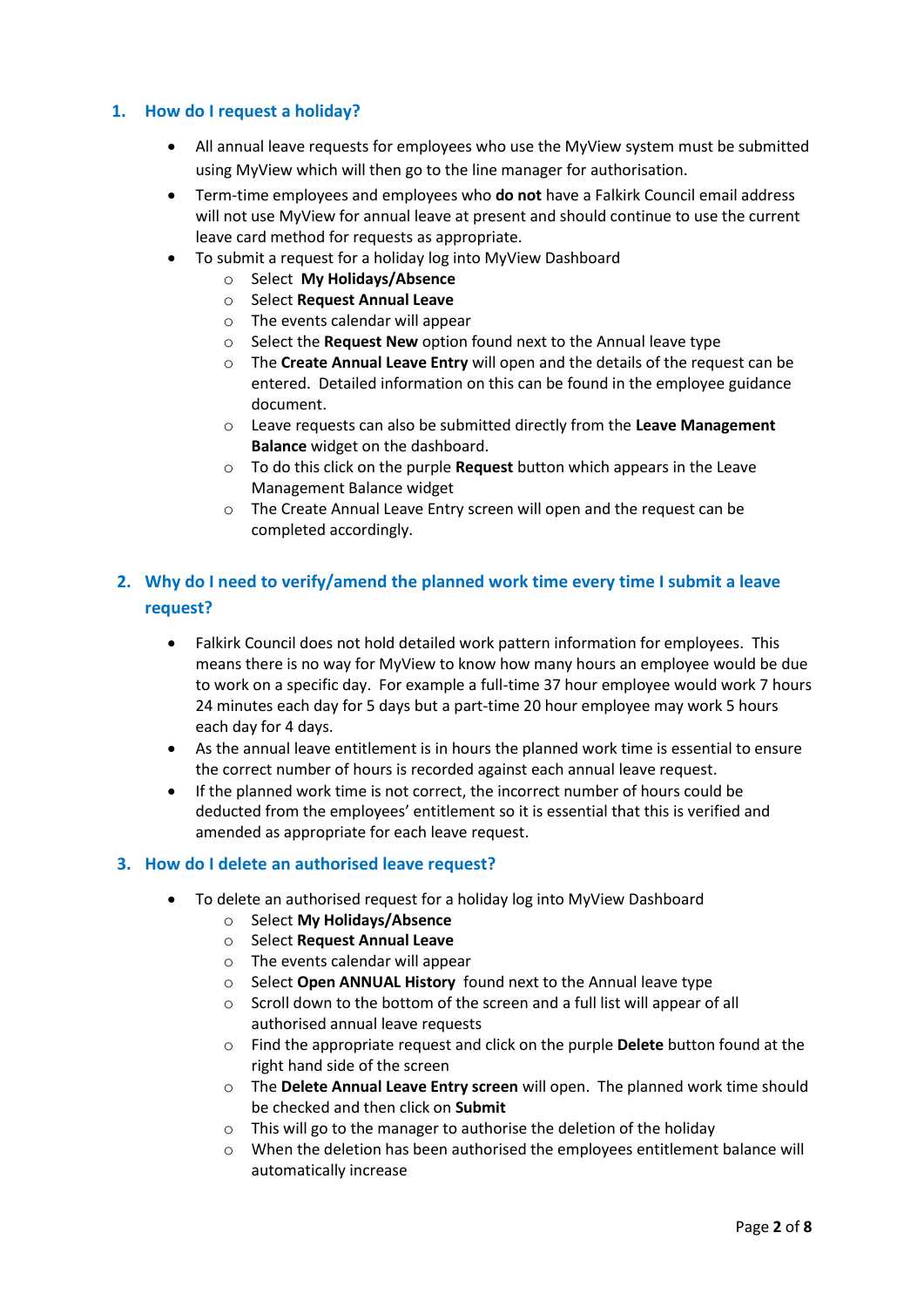#### <span id="page-2-0"></span>**4. Can I amend an authorised leave request?**

- Yes, authorised annual leave requests can be amended. An employee may wish to change a request to cover a longer date range for example.
- To amend an authorised request for a holiday log into MyView Dashboard
	- o Select **My Holidays/Absence**
	- o Select **Request Annual Leave**
	- o The events calendar will appear
	- o Select **Open ANNUAL History** found next to the Annual leave type
	- o Scroll down to the bottom of the screen and a full list will appear of all authorised annual leave requests
	- o Find the appropriate request and click on the purple **Edit** button found at the right hand side of the screen
	- o The **Edit Annual Leave Entry** screen will open. The request can be amended as appropriate i.e. change the date range. The planned work time should be checked and then click on **Submit.**
	- o The amendment will go to the manager to authorise

#### <span id="page-2-1"></span>**5. What happens with additional purchased leave?**

 If an employee has purchased additional leave this will automatically be added to their annual leave entitlement balance before the start of the new leave year by the Payroll team.

#### <span id="page-2-2"></span>**6. How can I view my annual leave entitlement on MyView?**

- When you log into MyView Dashboard there will be a widget called 'Leave Management Balance'. This will show how many hours of entitlement are available and how many hours have been taken.
- To view a detailed breakdown of your entitlement:
	- o Select **My Holidays/Absence**
	- o Select **Request Annual Leave**
	- o The events calendar will appear
	- o Select the purple **View Entitlement Details** button found at the bottom right hand corner of the screen.
	- o In the drop down box next to Select Absence Type select **Annual Leave**
	- o A detailed breakdown of your entitlement will appear with details on leave taken, leave booked, current balance and outstanding balance.

#### <span id="page-2-3"></span>**7. I have changed my hours will my entitlement be updated?**

 When an employee changes hours entitlements will automatically be updated by the system. As soon as the change has been applied in the Resourcelink system the entitlement value will be adjusted. This will only happen if the appropriate HR forms online notification has been completed and this has been actioned by payroll. Employees should allow 10 working days after a change in hours for the system to be updated.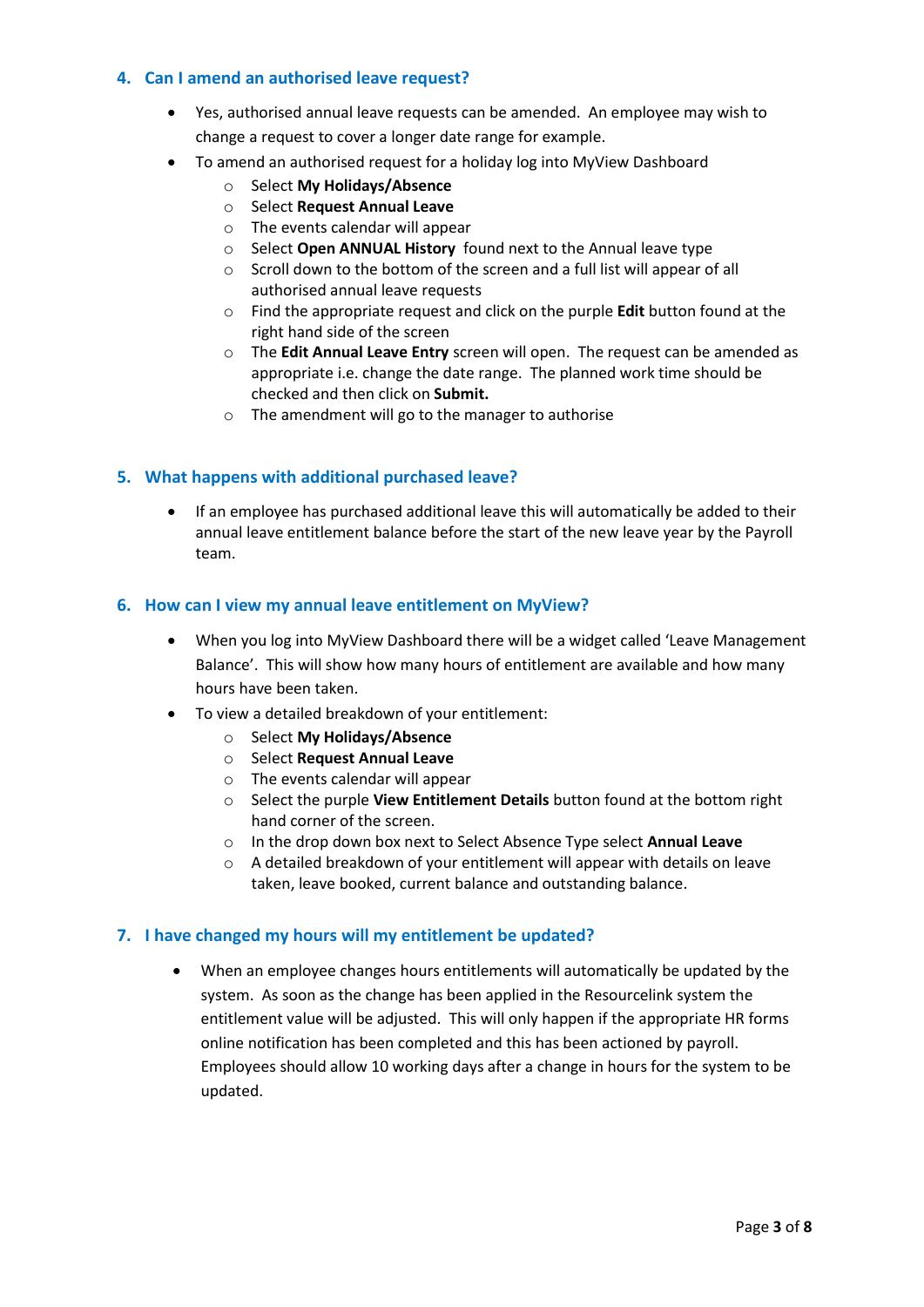#### <span id="page-3-0"></span>**8. I have changed posts do I need to do anything?**

- When an employee changes post entitlements will automatically be updated by the system. As soon as the change has been applied in the Resourcelink system the entitlement value will be adjusted if appropriate. This will only happen if the appropriate HR forms online notification has been completed and this has been actioned by payroll.
- If the employee has any holidays already entered and authorised on the MyView system which are dated after the old post end date these will automatically be deleted. The employees balance will increase automatically when the holidays are deleted. The employee will have to re-request these holidays under their new post. The system works in this way as when someone changes post they may change team and/or manager and may not always be taking the same future dated holidays.

#### <span id="page-3-1"></span>**9. I work part-time do I need to request public holidays?**

 Yes, part-time employees have a pro-rated allowance of public holidays included in their annual leave entitlement. Part-time employees must request any public holidays which fall on scheduled working days based on their working pattern.

#### <span id="page-3-2"></span>**10. Why do I get a red alert message when in the planned work time?**

- Employees may encounter a red warning message when completing planned work time which says *"Alerts. Average hours entered is different from contract hours of XX. Are you sure you wish to continue?"*
- This message appears when the total hours recorded on the planned work time is different from the contract hours recorded on the system.
- This message is likely to appear for part-time employees on variable work patterns.
- The message is just a warning and as long as the employee is confident the planned work time has been completed correctly they can click on **save for later** and proceed with the annual leave request.

#### <span id="page-3-3"></span>**11. How can I request part a day as annual leave and part as flexi?**

- To submit a request for a part day annual leave and part day as flexi log into MyView Dashboard
	- o Select **My Holidays/Absence**
	- o Select **Request Annual Leave**
	- o The events calendar will appear
	- o Select the **Request New** option found next to the Annual leave type
	- o The **Create Annual Leave Entry** will open and the details of the request can be entered. To request a part day make sure the **part day field** is checked.
	- $\circ$  If you have selected a part day, the system will then prompt you for a time, e.g. if you started your holiday at 09:00, you would enter this and the amount of hours you took off (i.e. 3hrs 42mins).
	- o Confirm the planned work time and submit the request for authorisation.
	- o To request the remainder of the day as flexi leave select the **Request New** option found next to the Flexi-Time leave type.
	- o The **Create Flexi Entry screen** will open and you will be able to complete the request in the same way making sure the **part day field** is checked.
	- o The authorising manager will receive two requests one for the part-day annual leave and one for the part-day flexi leave request.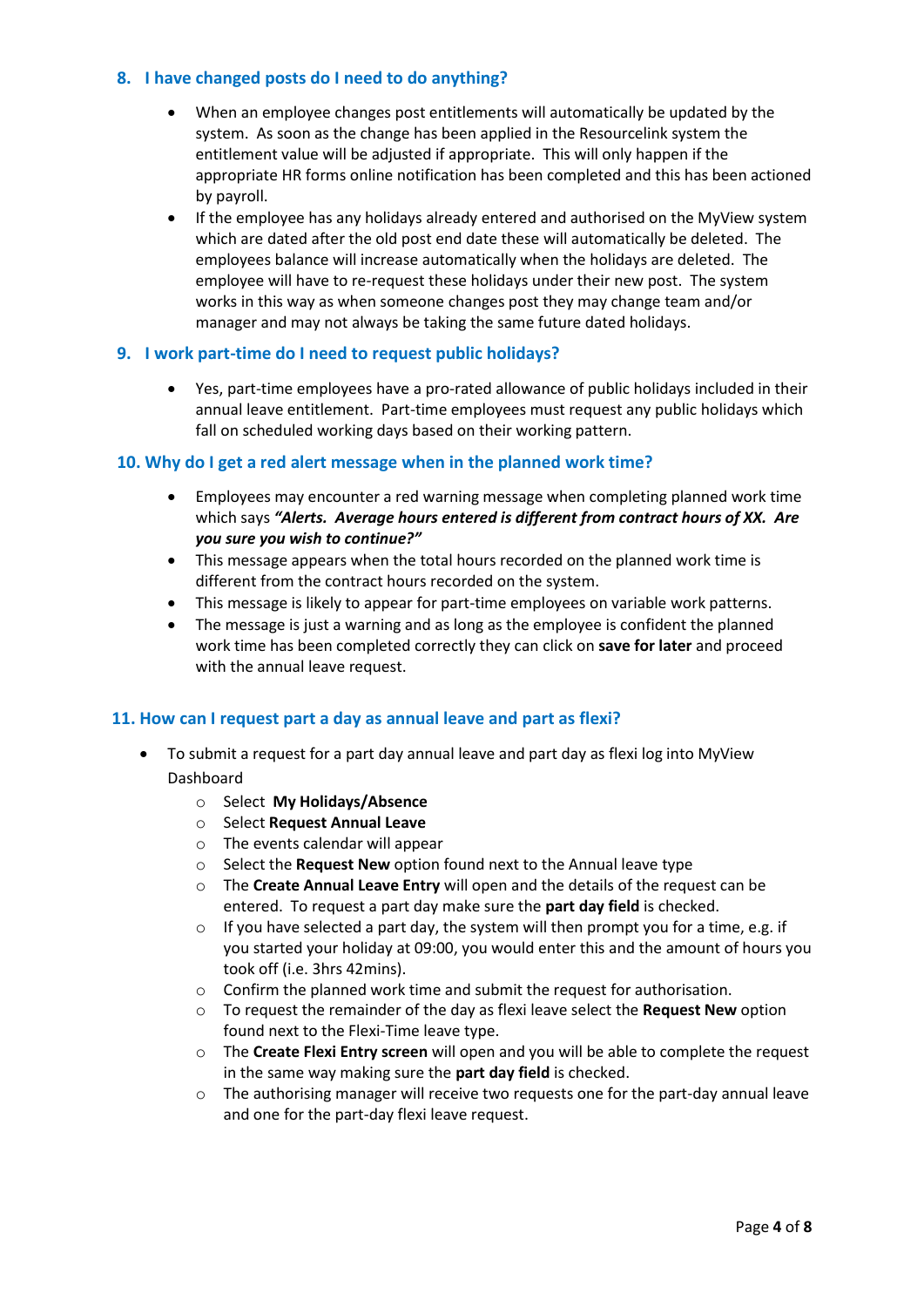#### <span id="page-4-0"></span>**12. I am not sure if my entitlement is correct how can I check this?**

- Annual Leave entitlements are calculated in hours and based on length of service. If you are unsure as to whether your entitlement is correct you can check this using the annual leave calculator tool found on the intranet. The link to the MyView page is below:
- <http://inside.falkirk.gov.uk/systems/my-view.aspx>
- If after checking the calculator tools you are still unsure as to whether your entitlement is correct the payroll section can check this for you. Queries can be sent to [payroll@falkirk.gov.uk](mailto:payroll@falkirk.gov.uk) or via the HR/Payroll Helpdesk on ext. 6222.

### <span id="page-4-1"></span>**13. What happens with carry over of annual leave?**

- Normally annual leave may not be carried over from one annual leave year to the next. In exceptional circumstances, Chief Officers may agree a maximum of 5 days carry over of annual leave from one leave year to the next
- At approval stage, the employee should however confirm when the dates being carried over will be taken. This should normally be within the first 3 months of the new leave year.
- Carry over information will be collected from Services for leave year 2017 in December 2016 /early January 2017.

## <span id="page-4-2"></span>**14. I had annual leave approved and then ended up off sick during the same period – what happens in this situation?**

- Employees who fall sick during a period of annual leave will only be able to claim back annual leave if they follow the normal notification procedures, and provide a doctor's (Med3) certificate covering the whole period of absence evidencing that their illness would have rendered them unfit for work. In these circumstances, sick leave will commence from the date of the doctor's certificate. Employees should note that the doctor is likely to charge for such a certificate, and that the employee will be responsible for any such costs. Providing a self certificate while sick during annual leave will not enable annual leave to be claimed back, unless it is linked to a period covered by a medical certificate. A self certificate should be provided along with the medical certificate. For SJC and Craft employees public holidays which occur during a period of sickness absence cannot be claimed back.
- If it has been agreed that the annual leave can be claimed back the employee should delete the annual leave request from MyView. More detail on this can be found in **FAQ 3. How do I delete an authorised leave request?**
- When the annual leave has been deleted the employees balance will automatically increase.
- The exception to this will be when an employee's sickness lasts over three months the annual leave will be limited to an amount pro-rated to the period of actual service given during the year, provided:
	- $\circ$  The period of annual leave granted in a full leave year does not fall below the statutory minimum (currently 28 days – pro rata for part-time , which can include public holidays which fall outwith the period of sickness absence), and
	- $\circ$  Annual leave which would otherwise have been lost because of the sickness absence may be reinstated if required to facilitate a phased return.
- In abatement situations employees annual leave entitlement will need to be amended by the Payroll section. This should be discussed with the appropriate manager who will calculate the abatement then contact payroll to arrange the amendment. Details should be sent t[o payroll@falkirk.gov.uk](mailto:payroll@falkirk.gov.uk)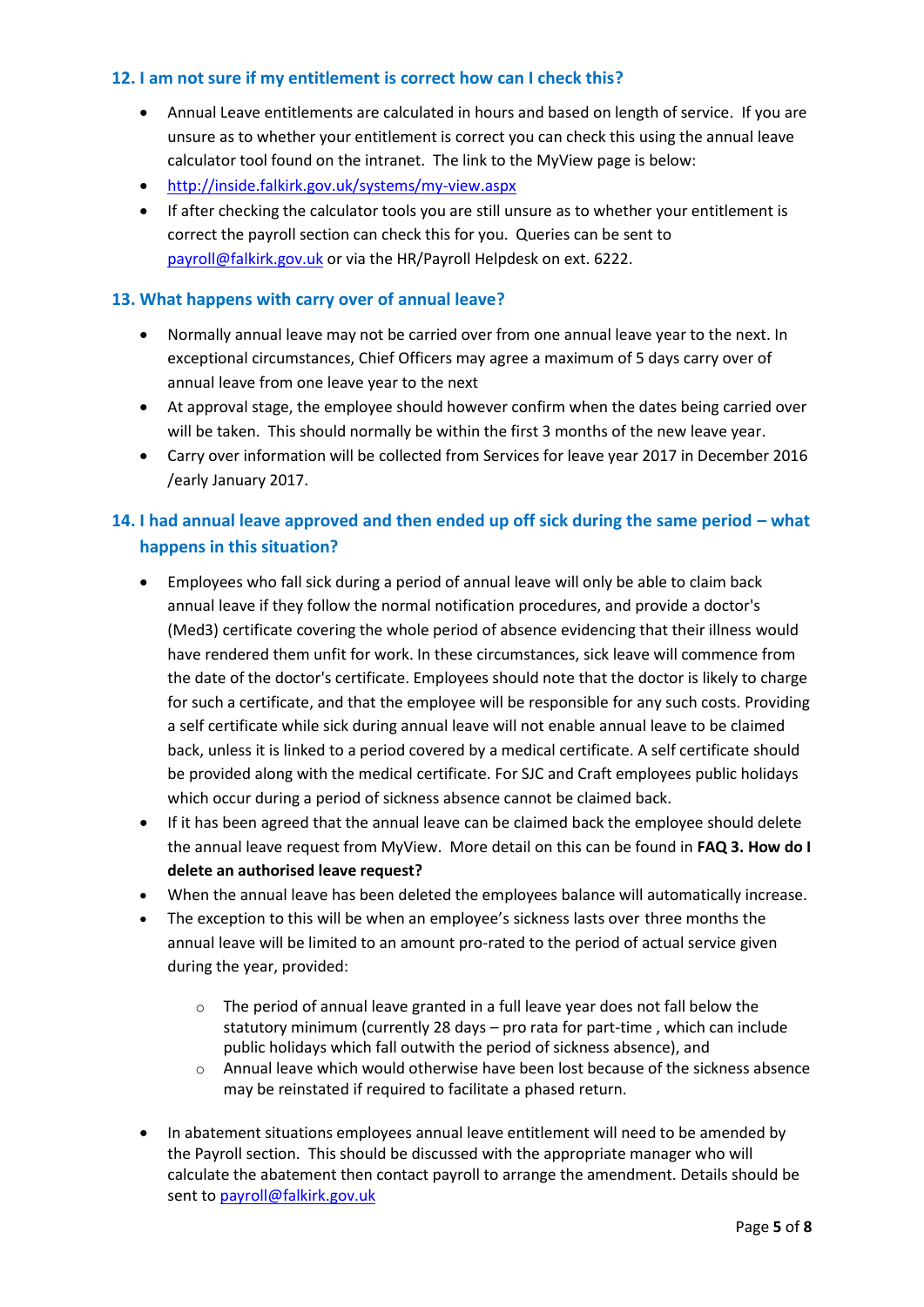### <span id="page-5-0"></span>**15. I have a variable work pattern what should I enter in the planned work time?**

- A number of Falkirk Council employees have variable work patterns i.e. they may work Monday to Wednesday in week 1, Wednesday to Friday in week 2 and Monday to Tuesday in week 3.
- In these instances care should be taken when completing the planned work time when submitting a leave request.
- The planned work time should be completed based on the work pattern the employee was due to work in the specific week the leave request relates to.
- It is *essential* that the planned work time screen is completed accurately to reflect the actual hours the employee would have been due to work in that specific week.
- If the incorrect hours are entered on the planned work time screen this will have an impact on the annual leave balance so it is essential that this is completed accurately.

#### <span id="page-5-1"></span>**16. Can I see when my colleagues are on leave?**

- Yes, you can view the team planner which will show the leave details for those colleagues who report to the same authorising manager.
- To view the team planner log into MyView Dashboard
	- o Select **My Holidays/Absence**
	- o Select **Request Annual Leave**
	- o The events calendar will appear
	- o Click on the purple **View Team Calendar** button found in the bottom right hand corner of the screen.
	- $\circ$  The team calendar will appear and you will be able to navigate to the appropriate month to check when your colleagues are on leave.

#### <span id="page-5-2"></span>**17. I am not sure if my manager has authorised my leave request can I check this?**

- Employees will receive an email to confirm their leave request has been authorised. The status of the leave request can also be checked within the **Annual Leave Summary** section of MyView.
- To view the Annual Leave Summary log into MyView Dashboard
	- o Select **My Holidays/Absence**
	- o Select **Annual Leave Summary**
	- o The **Annual Leave Summary** screen will open and the status of a leave request can be checked
	- o If the leave request is in the **Submitted** section it is still pending authorisation
	- o If the leave request is in the **Authorised** section it has been authorised
	- o If the leave request is in the **Withdrawn** section it has been withdrawn by the employee
	- o If the leave request is in the **Rejected** section it has been rejected by the authorising manager
	- o If the leave request is in the **Open** section it has been saved and not submitted. This is normally because there has been a problem when the manager has tried to authorise a request. If an employee has a leave request in the **Open** section and is unsure if it has been processed they should email [MyView-](mailto:MyView-SelfService@falkirk.gov.uk)[SelfService@falkirk.gov.uk](mailto:MyView-SelfService@falkirk.gov.uk) and it will be investigated.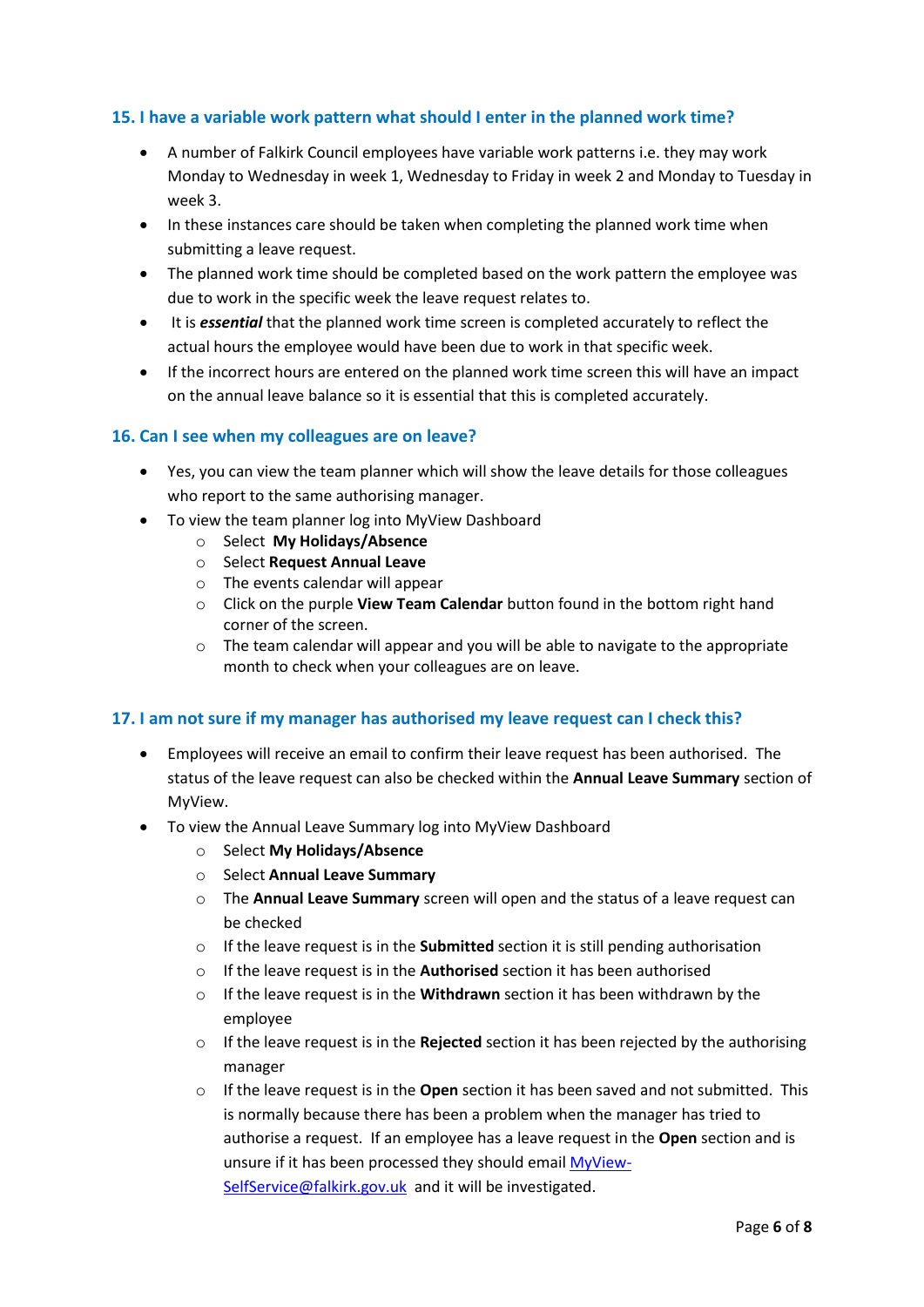#### <span id="page-6-0"></span>**18. I do not have the Leave Management Balance widget on my dashboard.**

- To add the Leave Management Balance widget to the dashboard click on the spanner tool icon next to **Dashboard.** This is found in the top left hand corner of the screen below the employees' name.
- The Leave Management Balance widget will be listed.
- Click on the arrow icon to move the widget to the dashboard.
- If the Leave Management Balance widget is not listed please contact the HR & Payroll Helpdesk on 6222.

## <span id="page-6-1"></span>**19. I have changed hours but already have future dated holiday requests based on my old hours – how can I fix this so I have the correct number of hours deducted?**

- If an employee changes hours during the leave year and has future dated authorised leave these requests will need to be amended.
- Any leave requests that have been authorised and are after the change of hours date will need the planned work time information adjusted.
- To amend an authorised request for a holiday log into MyView Dashboard
	- o Select **My Holidays/Absence**
	- o Select **Request Annual Leave**
	- o The events calendar will appear
	- o Select **Open ANNUAL History** found next to the Annual leave type
	- o Scroll down to the bottom of the screen and a full list will appear of all authorised annual leave requests
	- o Find the appropriate request(s) and click on the purple **Edit** button found at the right hand side of the screen
	- o The **Edit Annual Leave Entry** screen will open. Click into the planned work time screen and amend the information to reflect the correct hours and work pattern and save the change.
	- o When you are happy the request has been amended appropriately click on **Submit.**
	- o The amendment will go to the manager to authorise

## <span id="page-6-2"></span>**20. I am trying to submit a leave request and a red error message appears "Employee record in use – try again later".**

• The error message "Employee record in use – try again later" will appear when an employee's Resourcelink record is being used by a member of the payroll or HR team. Please log out of MyView and try submitting your request again after 30 minutes. If you still receive the error message after 30 minutes call the HR/Payroll Helpdesk on ext. 6222 and they will be able to find out when your record will be available.